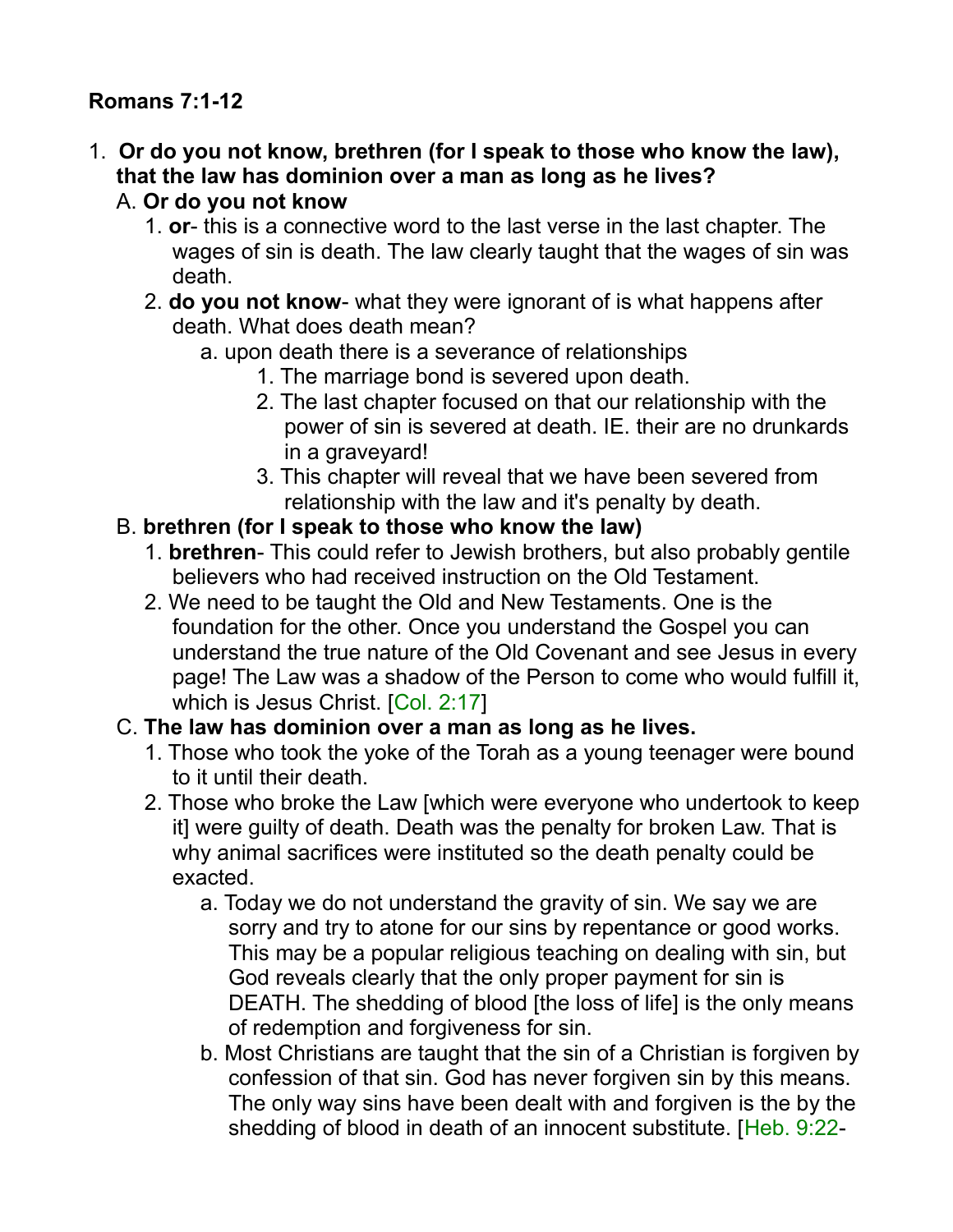This verse in Hebrews proves that confession can't brings forgiveness of sins!] Only the shedding of blood can bring forgiveness and Christ did that once for all. God only forgives on the basis of the blood economy and nothing else. Jesus paid for every sin of mankind past, present, and future through His shed blood. All our sins were future tense when Jesus died! If Jesus did not die for future sins, they you are still in your sins and are lost! However, He did die for future sins! Once we accept Christ and believe upon Him as Lord then we are forgiven once for all.

- c. The law has dominion over a person until they die. Paul states in Romans 6:12 that sin no longer has dominion over us for we are not under the Law. We were freed from the dominion of sin and the law by death in our representative Jesus!
- 3. We all know the famous saying, "The only thing that is certain is death and taxes." Although this saying is true, it is equally true also that death ends taxes! Death trumps everything! The government of law ends with your death! The Law cannot reach past the grave to rule over you.
- 2. **For the woman who has a husband is bound by the law to** *her* **husband as long as he lives. But if the husband dies, she is released from the law of** *her* **husband.**
	- A. **For the woman who has a husband is bound by the law to her husband as long as he lives**
		- 1. **woman** Gr. **gune** There is one Greek word for woman and wife. It is this word "**gune**". You have to determine by context which is meant. Here it is clear that it should be translated as wife. In the passages that many denominations use for women not teaching the Greek word should be translated as wives and not women by rule of context.
		- 2. **husband** Gr. **hupandros** *under a man [husband].* There is one Greek word for man and husband which is the Greek word "**aner**". Again context will determine which translation is proper. Here it is correctly translated as husband. Why translate it here as husband and use the term woman instead of wife?
	- B. **But if the husband dies, she is released from the law of her husband.**
		- 1. **released** Gr. **katargeo** *to cause to cease, put an end to, do away with, annul, abolish*
			- a. Paul is using a natural example of the cessation of the natural relationship of marriage upon death to teach about our spiritual relationship with the law also ending with death.
- 3. **So then if, while** *her* **husband lives, she marries another man, she will be called an adulteress; but if her husband dies, she is free from that law,**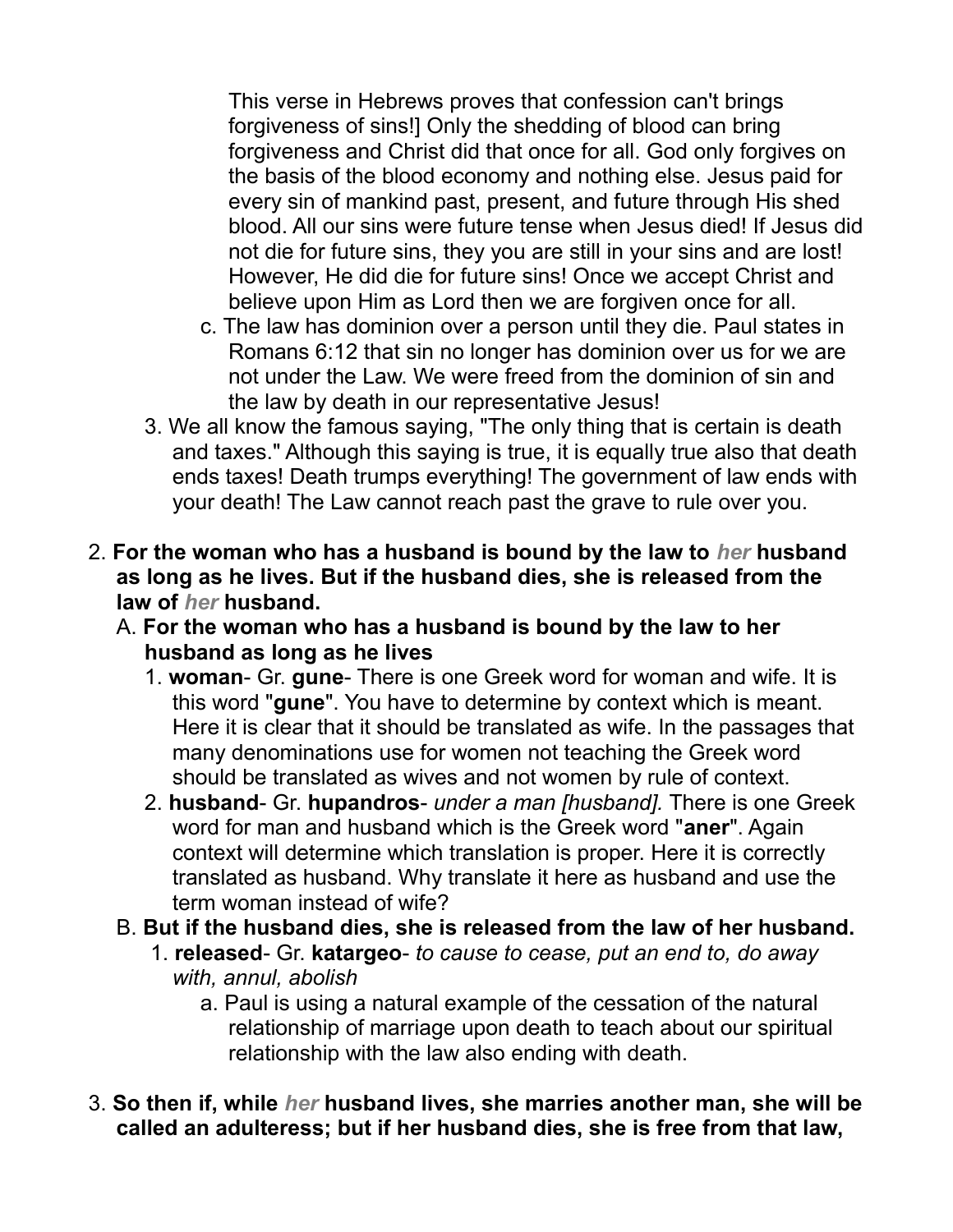#### **so that she is no adulteress, though she has married another man.**

- A. **So then if, while her husband lives, she marries another man, she will be called an adulteress.**
	- 1. **marries** Gr. **ginomai** *comes into being to.* 
		- a. This is not the normal word to marry. That would be "**gameo"**. This is the only place ginomai is translated as marry.
		- b. Paul uses this word ginomai to show that our freedom from the Law and new union with Christ comes into being as a new creation. This is not something we make happen like a natural marriage but it comes into being by the power and will of God Himself.
	- 2. **she shall be called** Gr. **chrematizo** *to receive a name or title*
	- 2. **adulteress** Gr. **moichalis**
- B. **but if her husband dies, she is free from that law**
	- 1. **free** Gr. **eleutheros**
- C. **so that she is no adulteress, though she has married another man.**
	- 1. Paul brings this out in order to show that our union with Christ is in full accordance with what is right and legal. God caused the union to law to cease legally so our union with Christ would also be legal.
- 4. **Therefore, my brethren, you also have become dead to the law through the body of Christ, that you may be married to another—to Him who was raised from the dead, that we should bear fruit to God.** 
	- A. T**herefore, my brethren, you also have become dead to the law**
		- 1. **you also** Paul is now applying the previous example of a marriage in which the husband dies which frees the wife. However, the person in this verse who dies changes from the husband to the wife. Instead of the law dying, God causes us to die! We are the one who was married to the law and then death freed us from the old relationship to the Law.
			- a. The Law cannot die. It is eternal because it is from God. It could not die only be fulfilled. Once it was fulfilled in Christ it was set aside.

# **2. have become dead to the law**

a. We died to the law through the person of Jesus, the fulfillment of the law.

# B. **through the body of Christ**

- 1. Jesus Christ's body was the essence and substance of the shadow of the Old Covenant. [Col. 2:17]
- 2. Jesus fulfilled all the Law in His bodily life and fulfilled all the sacrifices in His bodily death on the cross.
- 3. Jesus died under the penalty of broken law in our behalf and paid it's price to the full. Once He died the Law had no more claims on Him.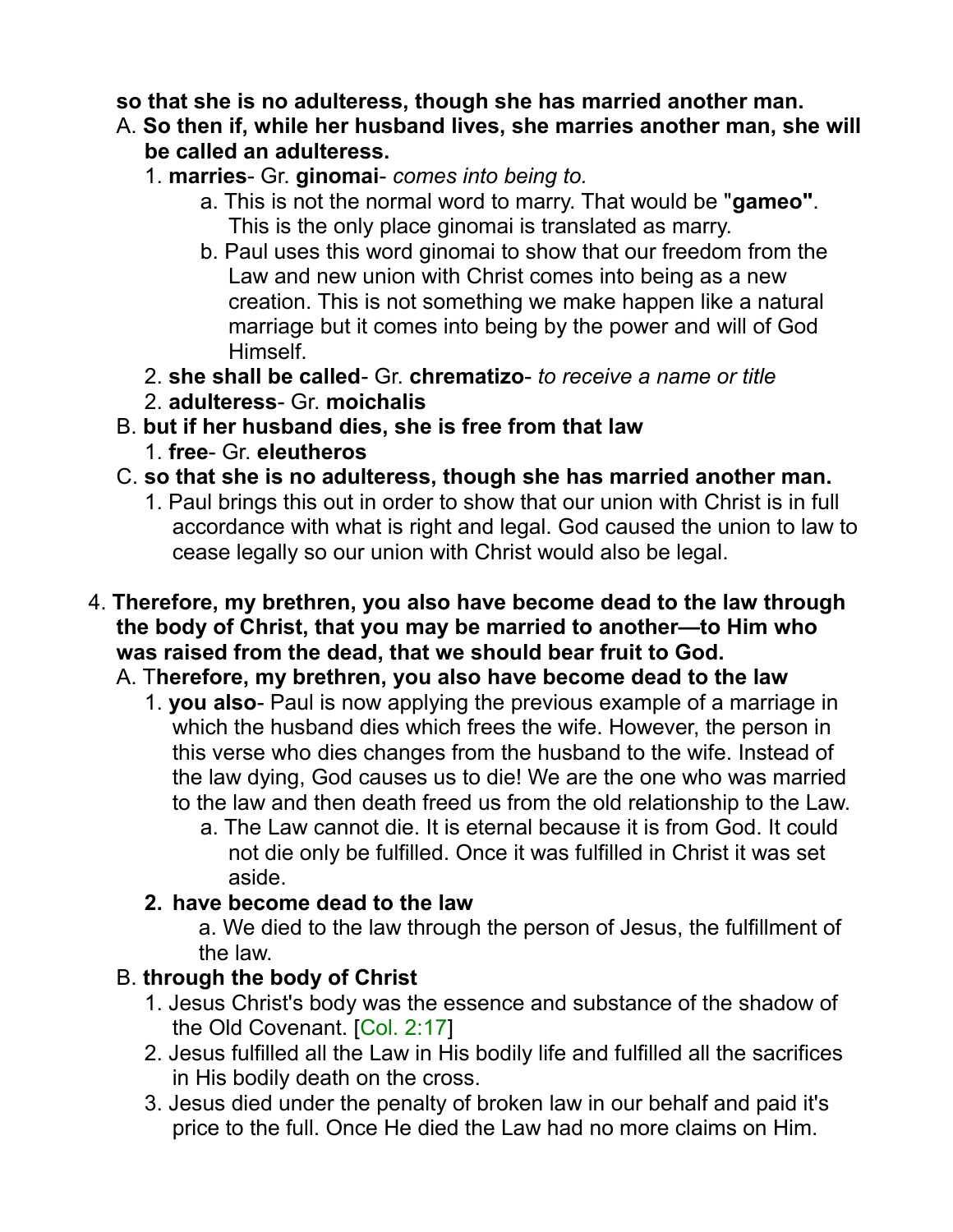Since He died as our representative, the Law has no longer any claims on us as well! Both sin [chapter 6] and the law [chapter 7] have no longer any claims or authority over us. We now are free to live from union with the resurrected Christ and bear fruit from His life within us!

### C. **that you may be married to another- to Him raised from the dead**

- 1. **may be married** Gr. **ginomai** *to come to be; come into a new relationship or state.*
- 2. **to Him raised from the dead** We are called to a higher relationship than that with sin and the law. These are merely fleshly relationships. We are called to a much higher spiritual relationship with the resurrected and exalted Lord Jesus Christ. We have been raised with Him and were made to be seated with Him in the Heavenly realms! [Eph. 2:6] We are now in spiritual union with Christ and His Spirit. [1 Cor. 6:17]

# D. **that we should bear fruit unto God**

- 1. **should bear fruit**
	- a. **should** We should bear fruit but many do not or if they do then not much.
	- b. **bear fruit** Gr. **karpophoreo**
	- c. We are called to bear fruit not labor to produce for God. [Gal. 5:22- 23]
	- d. Christ is the vine, we are the branches. The branch cannot produce of itself. Only by drawing from the vine can the branch bear fruit. The same is with us and Christ. [John 15:5]
	- e. Every Christian is ordained. Christ said that He ordained us to bear fruit. [John 15:16] This is the call and purpose of our ordination in Christ- to bear fruit.
	- f. Christ ordained us to bear fruit, more fruit, and much fruit. [John 15:2,5] This comes progressively by abiding in the Word and praying in the Spirit day after day.
- 5. **For when we were in the flesh, the sinful passions which were aroused by the law were at work in our members to bear fruit to death.**

# A. **For when we were in the flesh**

- 1. **in the flesh** This means that we were dead spiritually and under the dominion of the body of sin.
- 2. In the flesh also refers to being governed by natural rites and rules instead of spiritual principles of faith and love.
- 3. When we were born again we no longer or in the flesh. We are now in the spirit. [Rom. 8:9] This means are spirit is made alive unto God and our spirit is dominated by the life of God. Now we have a choice as a Christian to walk "according to the flesh" or "according to the Spirit". If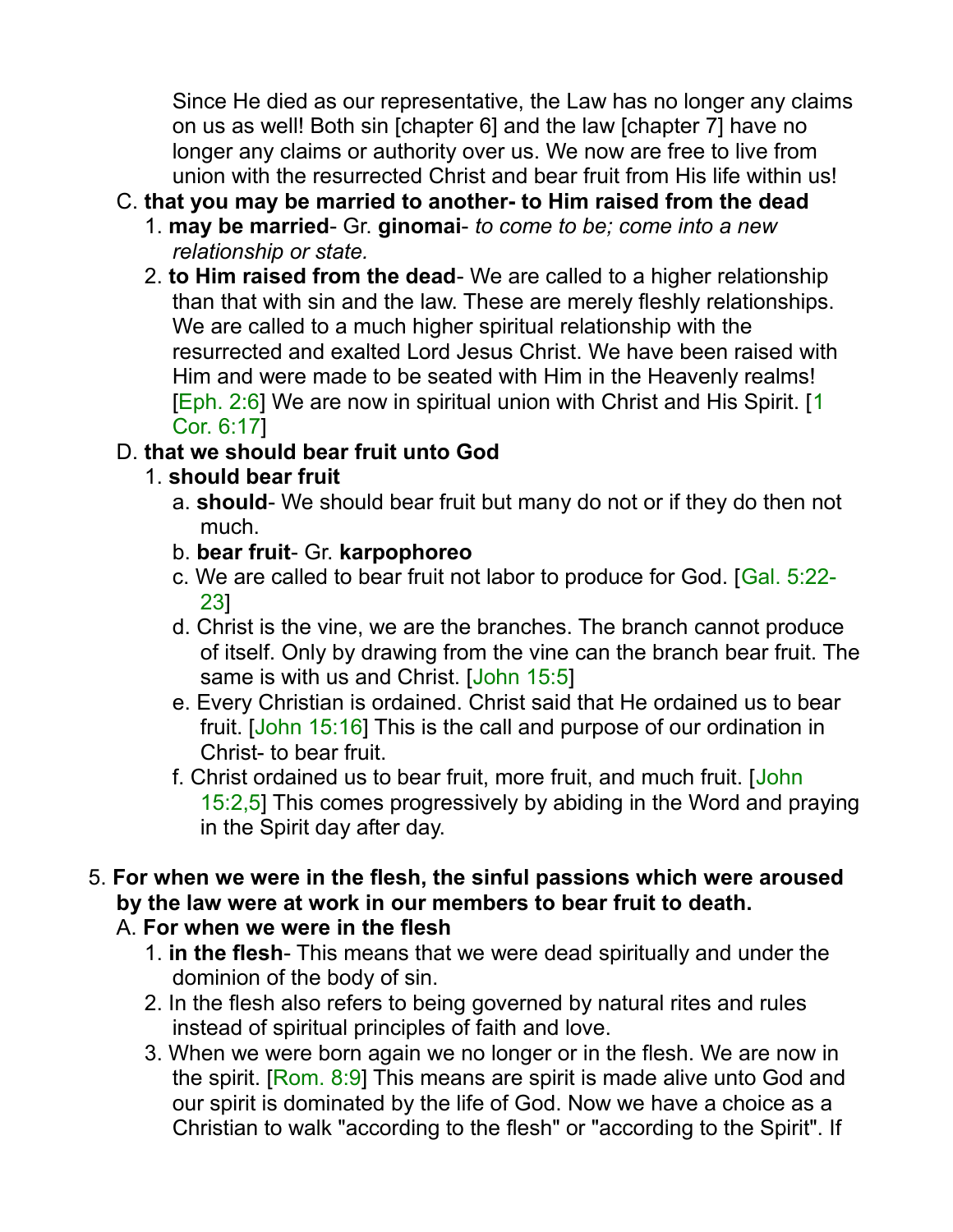we are born again we are always "in" the Spirit, but it is possible to still walk "according to the flesh". We learn to walk "according to the Spirit" by renewing our minds to our new identity in Christ and being empowered by praying in the Spirit.

### B. **the sinful passions which were aroused by the law**

- 1. Sin is aroused by the presence of law. Sin as a allergic reaction to the law. Sin at it's root is rebellion so when law is introduced sin will show it's true colors by rebelling. That is why Paul said earlier that by the law is the knowledge of sin. [Rom. 3:20]
- 2. The strength of sin is the law. [1 Cor. 15:56] Religion teaches the strength of sin is Marti Gras, movie theaters, short skirts, dancing, and Hollywood. Paul says that the strength of sin is the law! The law is not evil or bad, but it just incites the rebellion of sin that is already in our flesh.
- 3. The more we try to live up to God's standards by our soul power, the rebellion of sin in our flesh will rise up and cast us in the dust. We cannot overcome by soul power but by Spirit power!
- 4. The law was given not to justify us but to show us the incurable rebellion that is within us and our dead state because of it. The law was also given as a shadow of Christ who was to come to fulfill it. Once we see our true state before God we then can believe upon Christ and be born again and receive His nature and Spirit within us that will cause us to be able to dominate the body of sin and walk according to the spirit and not the flesh.

#### C. **were at work in our members**

- 1. Paul repeats over and over "our members". This again is referring to the principle of sin that resided in our natural body. Our body is not evil! What is in our body is evil, which is sin! This principle of sin will continue to reside in our physical bodies until death. If we live just natural lives and especially under the law, sin will dominate us. If we walk in who we are in Christ and by the power of the Holy Spirit we will dominate our flesh.
- 2. Some teach that there is nothing left in us anymore that draws us to sin but a unrenewed mind. They teach that if you just renewed your mind totally you would have nothing in you that would draw you to sin. Not one person in church history including the Apostle Paul renewed their mind then! Because even Paul who was given the revelation of grace and two thirds of the New Testament said that he had to keep under his body! [1 Cor. 9:27] He did not say he had to keep under his unrenewed mind! He knew sin was always present in his body to exert itself against his soul if he allowed it. This idea that we have nothing left in us that draws us to sin but a unrenewed mind is just not biblical. I agree that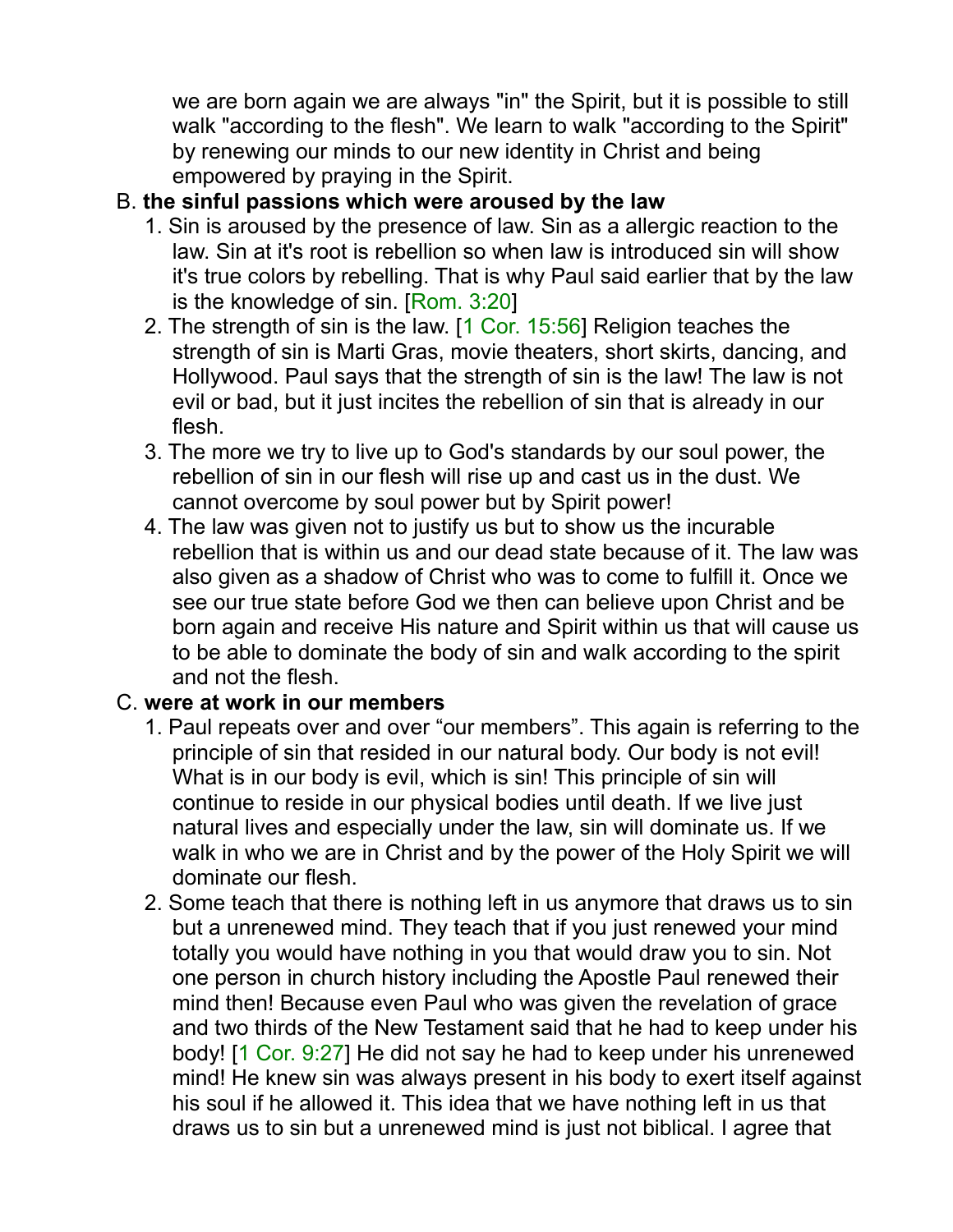there is not two natures in your spirit, one good and the other evil, vying for control. You are a spirit and your spirit is born again and righteous. That is your nature! However, you live in a body that has sin residing in it that will work against your soul to commit sins. [Rom. 7:23,1 Peter 2:11]

3. We overcome the flesh by renewing our minds by the Word but also receiving Spirit power by praying in the Spirit.

#### D. **to bear fruit unto death**

- 1. We can bear fruit unto God or unto death. We will do one or the other. We cannot opt out of fruit bearing. We can however opt out of fruit bearing to death and start bearing fruit unto God. It comes by meditating on New Covenant truth and by praying in the Spirit.
- 2. Even Christians who are alive to God and are in the Spirit can and do bear fruit unto death. They have death working in their relationships, finances, health, work, and emotions. This even can lead to premature physical death. They do this by living according to the flesh. We don't have to live this way! The unsaved have no option than to bear fruit unto death because they are dead! We however are alive and we can and should bear fruit unto God by our union with Christ within us.

#### 6. **But now we have been delivered from the law, having died to what we were held by, so that we should serve in the newness of the Spirit and not** *in* **the oldness of the letter.**

#### A. **But now we have been delivered from the law**

1. **But now**- In this present dispensation of grace and now that we are born again.

- 2. **delivered** Gr. **katargeo** *to render idle, unemployed, inactivate, inoperative; to cause a person or thing to have no further efficiency; to cause to cease, put an end to, do away with, annul, abolish; to be severed from, separated from, discharged from, loosed from any one; to terminate all intercourse with one.*
- 3. Paul is probably addressing more Gentiles in Rome than Jews. If the Gentiles were never under the law then how could these verses concerning the law apply to them? It applies in the fact that the Gentiles are held guilty and condemned with all the world because when the Jews were taken out of the world as a test sample of humanity, they failed miserably in the test tube of the law. Once the Jews failed miserably in the test tube of the law and were condemned, so was all of humanity. [Romans 3:20] Now that the the law was abolished in the death of Jesus for all humanity, the Gentiles and Jews now have free access to God's blessing and favor through faith. The middle wall of partition between God and man, and between Jew and Gentile has now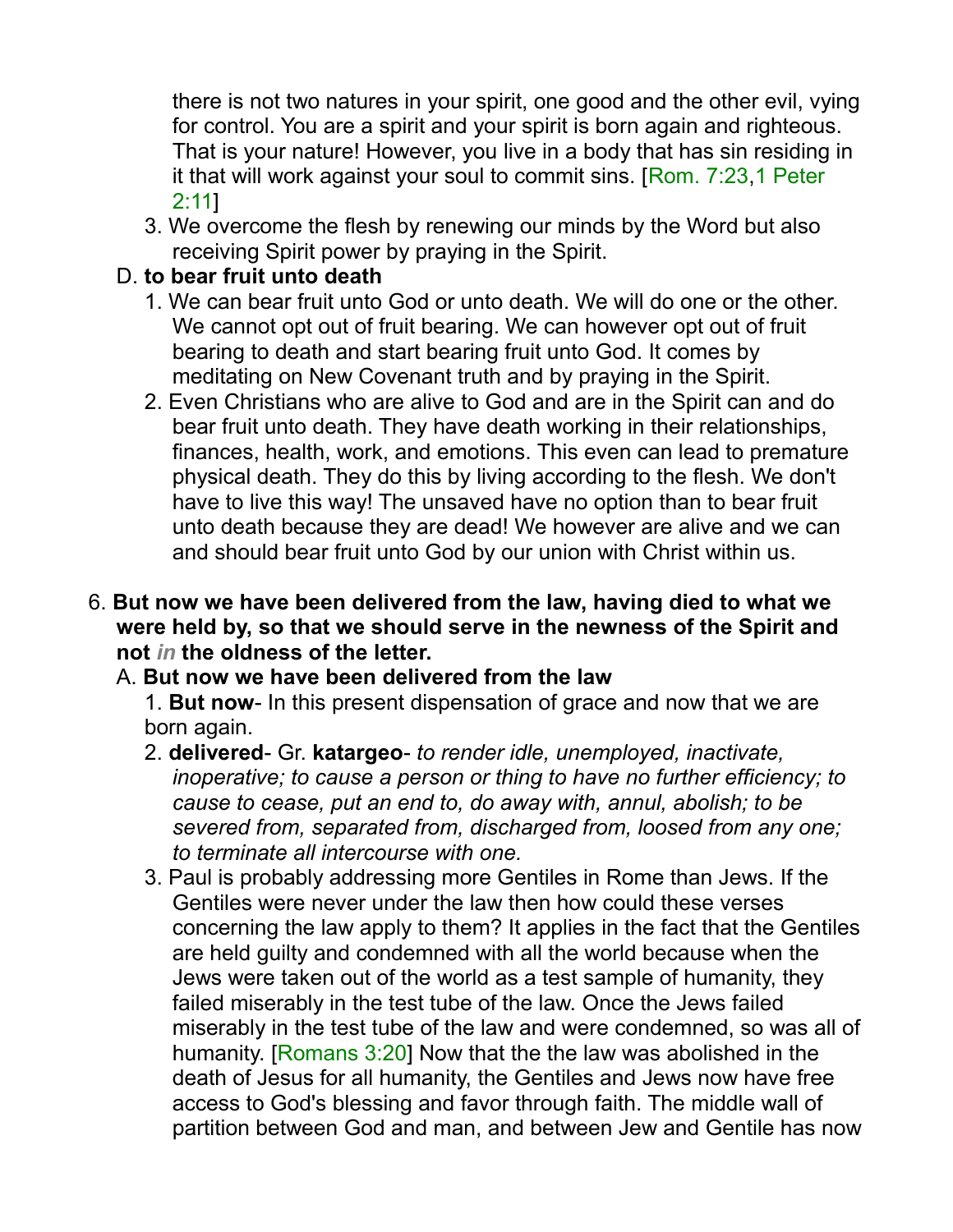been removed, which was the law. [Eph. 2:14]

### B. **having died to what were held by**

- 1. This is how we were legally and permanently separated from the law. It was by death. Both sin and the law lose their legal jurisdiction over a person upon death. When an unbeliever dies they are free from sin and the law, but are still held by death because of the lack of life. Christ came and died our death, but had the power and life in Himself to raise from the dead and walk free. If we believe upon Christ this resurrection life is given to us in the new birth and we come out of death into life!
- 2. How did we die to the law? It was in the person of Jesus Christ Who was the covenant representative for mankind. Whatever He did, it happened to humanity. When He died we died in Him as our representative. When He fulfilled the law He did it for us. When He died to the Law it was for us. Those who accept Christ and enter into Him share all that belongs to Christ including being dead to sin and the law.
- 3. What does it mean we are delivered from the law and that we are now dead to it? It means we are no longer to have any intercourse with it. Once a marriage has legally ended then all intercourse between the parties should cease as well! However, this is not the case with many Christians. Even though the legal relationship has been severed with the Law, many are still having intercourse with the law and are only producing death and condemnation for themselves. Being dead to the law means that we forsake the old system of trying to merit the favor and blessing of God by our own performance and merits. We instead trust in Christ and rest in His perfect performance and merits to receive the favor and blessing from God and the power of His Spirit to live holy. We got saved by grace through faith and we are to continue in the same principle that we got saved with! [Col. 2:6; Gal. 6:15-16, Phil. 3:16]
- C. **so we should serve in newness of spirit and not in the oldness of the letter.**
	- 1. **serve** Gr. **douleo** *serve as a bond servant*
	- 2. **newness** Gr. **kainotes** *new in quality or substance differing from neos- new in time.*
		- a. The introduction of the Spirit brings a whole new quality and substance to our lives than was under law. The Spirit and law are two opposite systems which produce different effects. Grace brings people close to God, the law separates people. Grace justifies people, the law condemns people. Life under the Spirit is lived by faith in God's grace, and life under the law is lived under self effort.
	- 3. **spirit** Gr. **pneuma** This can refer to the Holy Spirit or the born again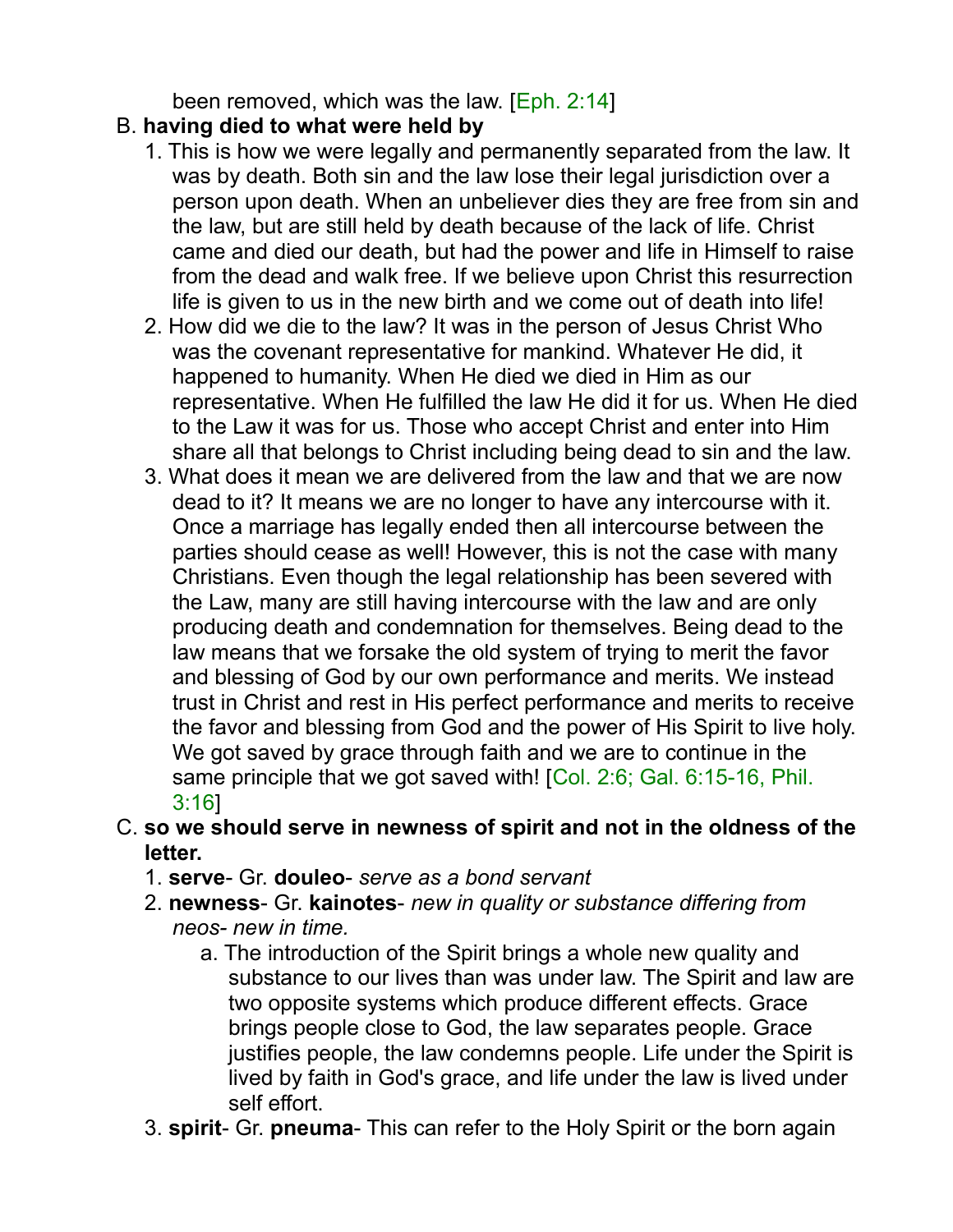human spirit. One can usually interpret which one is meant by context. Where it is not dictated by context you can translate it as either one because the Spirit of God is now in union with our reborn human spirit. [1 Cor. 6:17] We serve God now with our reborn spirit through the power of the Holy Spirit. This is done by faith. Mediating on the New Covenant truths based upon the finished work of Christ will stimulate faith. Praying in the Holy Ghost is building yourself up on your most holy faith. [Jude 20] The nature, power, and resources of God has been deposited within our reborn spirit. We must now acknowledge every good thing in us in Christ for our faith to be effective in our lives. [Philemon 6]

- 4. **oldness** Gr. **palaiotes** *that which is worn out, tattered, and obsolete.*
	- a. The law has been worn out! Mankind has battered the law with their corruptness. The have so broken the law that it has itself been broken down and is now made obsolete by Christ fulfilling it in His perfect life and perfect death. It has been moved out of the way to make room for the newness of the Spirit/spirit.
	- b. The old law has served its purpose to get humanity prepared to receive the Seed of Abraham and have the Abrahamic Covenant fully realized by the giving of the Holy Spirit into reborn hearts. [Gal. 3:13-14]
	- c. We are to forsake the old way of living which is trying to merit God's favor and blessings by our own performance and holiness. We are to cast these aside to receive God's own righteousness and holiness in the person of His Son- Jesus Christ by faith. We now bear the fruit of holiness by the grafting of the nature of Christ within us.
- 5. **of the letter** The law was an external code of right and wrong that offered proper knowledge of God's will but offered absolutely no help or power to keep it or even power to desire to keep it. The ministry of the Spirit is different. Not only does the Spirit bring the knowledge of God's will but also supplies a power plant resident within the believer to empower them not only keep it but desire to do so! [Phil. 2:13]
- 7. **What shall we say then?** *Is* **the law sin? Certainly not! On the contrary, I would not have known sin except through the law. For I would not have known covetousness unless the law had said, "YOU SHALL NOT COVET."**

#### A. **What shall we say then?**

1. People often do not hear what you say and make you say what you did not say! In chapter 3-5 Paul makes a case that we are not justified by our works but by grace, and then someone in the audience jumps up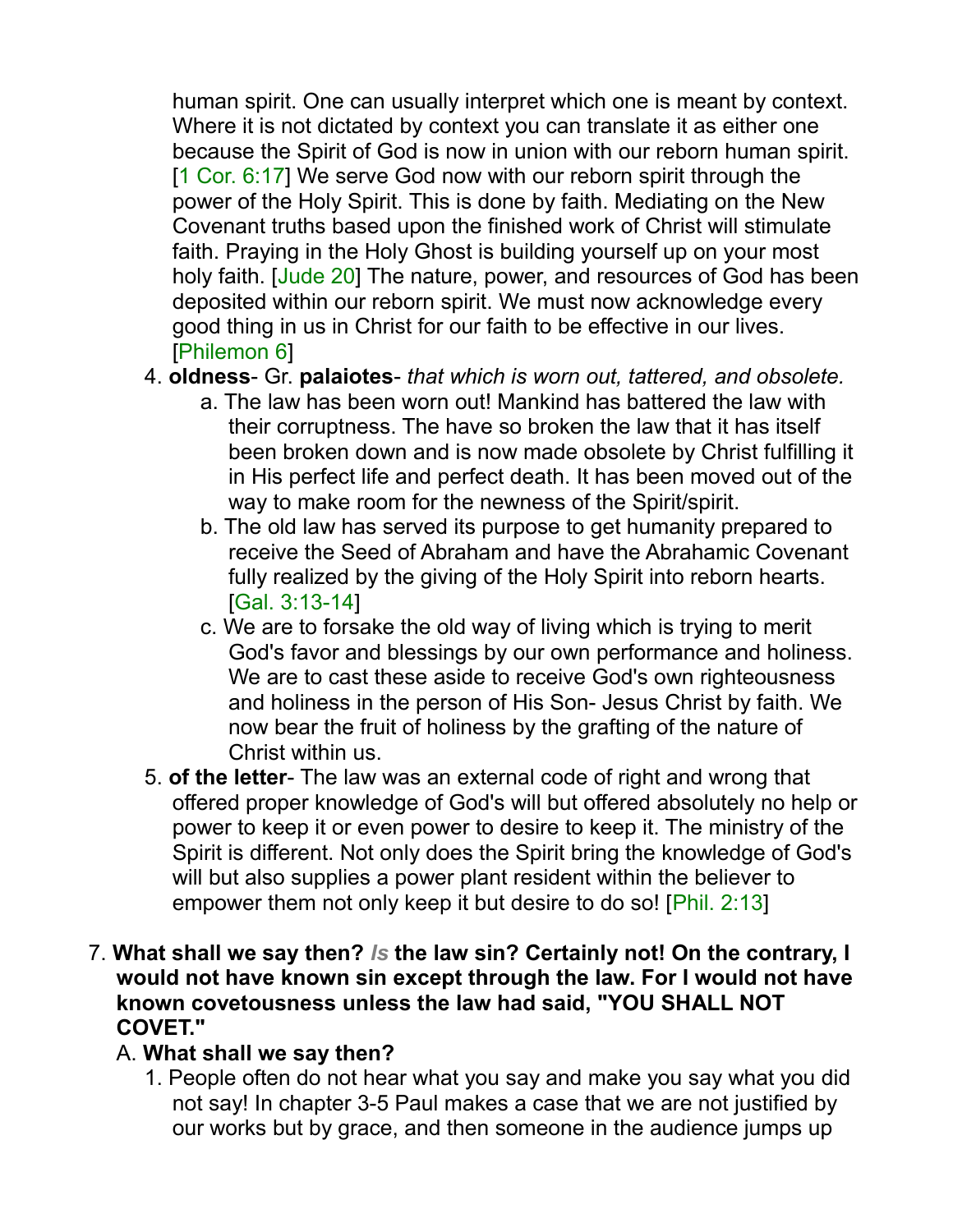and shouts- "Then are you saying we can go live in sin and God does not care?"

2. In this chapter Paul is showing that the law, the old way of living, has been done away with because it was fulfilled in the life and death of Jesus, Who was the the substance of the Law. As our representative when Jesus died to sin and the law so did we! Now, someone in the audience jumps up and shouts, "Well then are you saying the Law is sin!" It is amazing how some people are so dumb and are still breathing!

### B. **Certainly not!**- Gr. **me ginomai-** *may it never come into existence!*

- 1. Whenever Paul uses this phrase "me ginomai" he uses in vain because in each place it is used it has come into being! Paul used this phrase when he said may it never come into being that sinning may be excused so that grace would abound. [Romans 6:1] This teaching has been in the church from very early on beginning with the Nicholatians onward to today.
- 2. This verse has also come into existence today because certain "grace" teachers are now teaching the the law is evil and sin. Wow!

### C. **On the contrary**

1. It is on the contrary that the law is sin. It is actually holy!

### D. **I would have not known sin except through the Law**

- 1. **known** Gr. **ginosko** *a growing experiential knowing of a truth or person*
- 2. It is a good thing that the holy Law gave the true knowledge of sin- [Rom. 3:10]
- 3. Until there is law to break you cannot truly realize you are a rebel until you find yourself wanting to and actually breaking the laws.
- 4. The law gave occasion for rebellion in the flesh to rise up and be brought out in full sight for all to see, except for those who outwardly put on a good show and let their rebellion out in the dark and in secret! Legalism will always bring rebellion and the worst is the kind that hides and is done in darkness while parading outwardly as righteousness. This kind of life brought the censures from Jesus in His earthly ministry.
- E. **For I would have not know covetousness unless the law said, "You shall not covet".**
	- 1. **covetousness/covet** Gr. **epithumia** *desire, craving, longing, desire for what is forbidden, lust*
	- 2. This was the command that tripped up Saul of Tarsus and the rich young ruler. They both lived outwardly blameless lives that no one could condemn. However, this is the only one of the ten commandments that deal with the heart instead of the actions. This command more than any others shows up the fallen condition of man's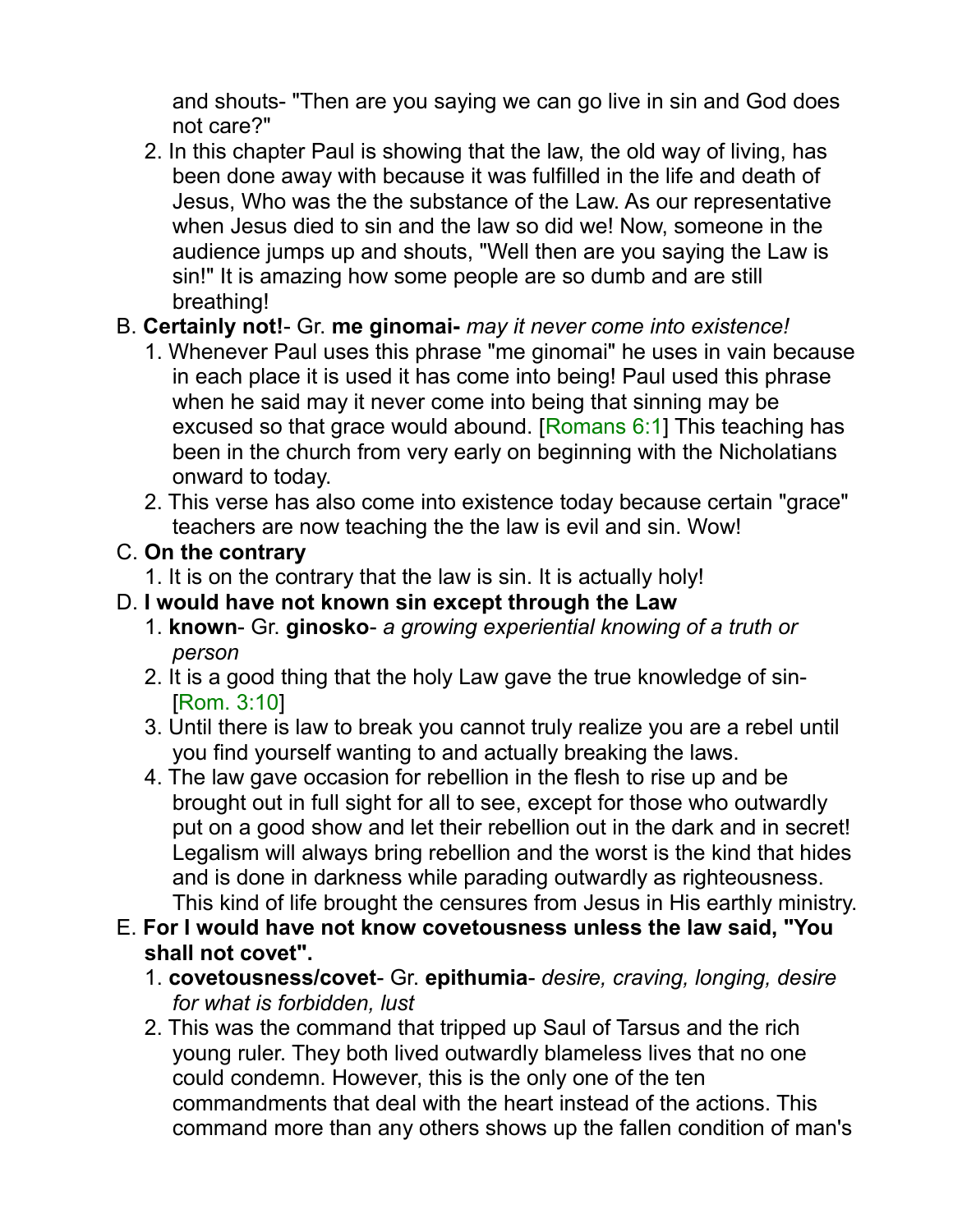heart! All the other commands speak of outward actions and the forbidding of evil doings. However, this tenth command says that man shall not even want to do evil. This command went from the actions of man to the "want to" of man. This command got Saul of Tarsus! He outwardly could perform the right actions but he could not make himself stop desiring the wrong things! He could not stop desiring the glory of man and the glory that belonged only to God. God's law said that he was not allowed to have evil desires but this command Paul could not control even with his amazing will power. Although he broke this command it was hidden out of sight to other people and so he could proudly say "according the to righteousness of the law I was blameless!" [**Phil. 3:6**]

- 2. What is wrong with man is not only his actions but his heart and it's desires. The fallen human heart is desperately wicked and it's desires are twisted. [Jer. 17:9] The fallen human heart cannot work right, desire right, or have a right motive. It is wicked [twisted]. The law brought out the wickedness of the human heart. The Law was perfectly straight and showed up the wickedness and twisted nature of man like nothing else could.
- 3. In the New Covenant God gives us a heart transplant and works in us by His grace to work in us to will and to do of His good pleasure. [Phil. 2:13] This is not by soul power, but by Spirit power and by the working of His grace!
- 8. **But sin, taking opportunity by the commandment, produced in me all** *manner of evil* **desire. For apart from the law sin** *was* **dead.**

# A. **But sin**

- 1. Paul had an amazingly strong will that allowed him to control his outward actions almost perfectly, but he still had the principle of sin working in his fleshly members like all other humans. He could not control his heart from having evil desires lurking within it however.
- B. **taking opportunity by the commandment**
	- 1. **opportunity** Gr. aphorme- *a place from which a movement or attack is made, a base of operations*- The law is the base of operations for sin to wage war upon our soul. [1 Peter 2:11, Rom. 7:23]
		- a. Sin is an opportunist. Whatever opportunity we afford sin, sin will take it and capitalize on it! The greatest opportunity for sin to operate is not when they are at a bar or alone with their girlfriend in a darkened apartment. Although, I would strongly warn you about setting yourself up in places like this. The greatest opportunity for sin however is when a person submits their selves to live under law!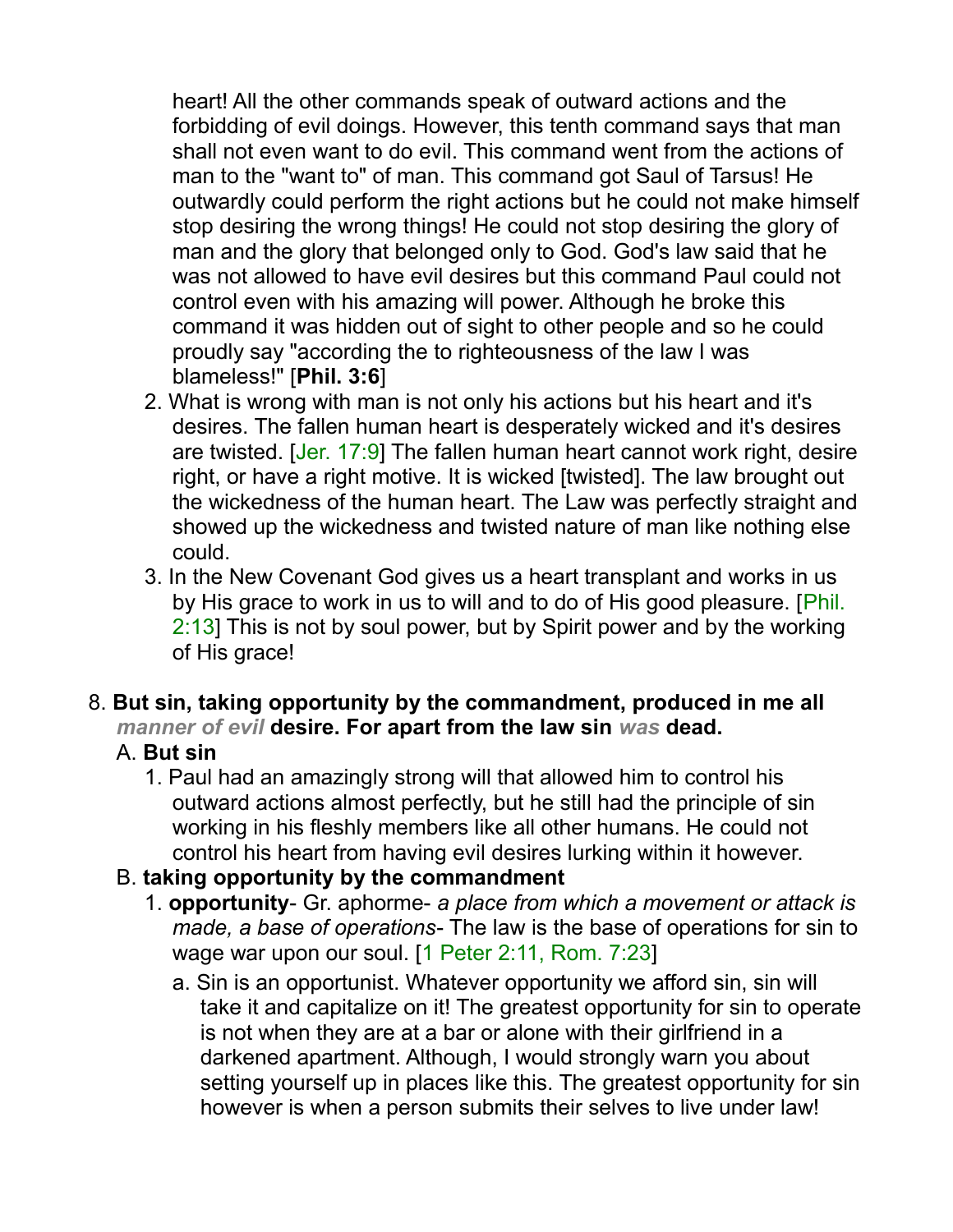- b. The strength of sin is the law! [1 Cor. 15:56] Living under law is living under a code of laws that basically forbids all acts of rebellion. Sin at it's core is rebellion. Sin resides in the flesh of all living humans. When law is introduced then sin [rebellion] will rise to meet it every time! Sin always has an allergic reaction to law. Sin only has one cure. It is death! Jesus brought us the cure when He died as our representative 2000 years ago! If we will reckon on that fact and live out of our new created spirit by faith we will see victory over sin.
- C. **produced in me all manner of evil desire**
	- 1. **produced** Gr. **katergazomai** *to work something from the inside to the outside*
		- a. The law's purpose was to bring the evil hidden in the heart of man out to the outside where it could be seen. The law brings out man's rebellion so that the person who can't stop rebelling can know there is a problem within them. The Law then was a schoolmaster to teach about Christ and His sacrificial work for them on the cross. [Gal. 3:24]
		- b. The law will cause rebellion to rise up. Test this! Find a bunch of kids playing and then tell them they can't do something like spit on a certain flower. Then go and hide and watch! You will see this for yourself! Half of the kids will go right over and spit on a flower they never realized even existed! The other half will stare at it salivating wishing they had the gumption to go spit on it. The law produces -brings up to the surface- rebellion.

# D. **for apart from the law sin was dead.**

- 1. This does not mean sin was not in man or that man did not sin before the law. [Rom. 5:13] It means that without the law sin was relatively inactive because without laws rebellion had nothing to rebel at. When the law was introduced then sin had an allergic reaction to it and produced visible rebellions and transgressions. Before the law came sin was relatively dormant because rebellion had no rules to rebel against!
- 2. This is one of the problems we have in our churches today unfortunately. We preach the free grace of God to people so they will get born again. We tell them that all there sins have been paid for and forgiven and all they have to do to receive that in their life is to believe. We tell them the blessing of heaven is theirs for free and it has nothing to do with their performance or personal holiness. We tell them actually trusting in your goodness can hinder you from receiving this gift! This is good news! We don't preach the law to people to get them saved. However, in a majority of churches once someone gets saved by grace through faith they are then given laws to keep to find or maintain God's favor and blessings as a Christian. Before they were saved they were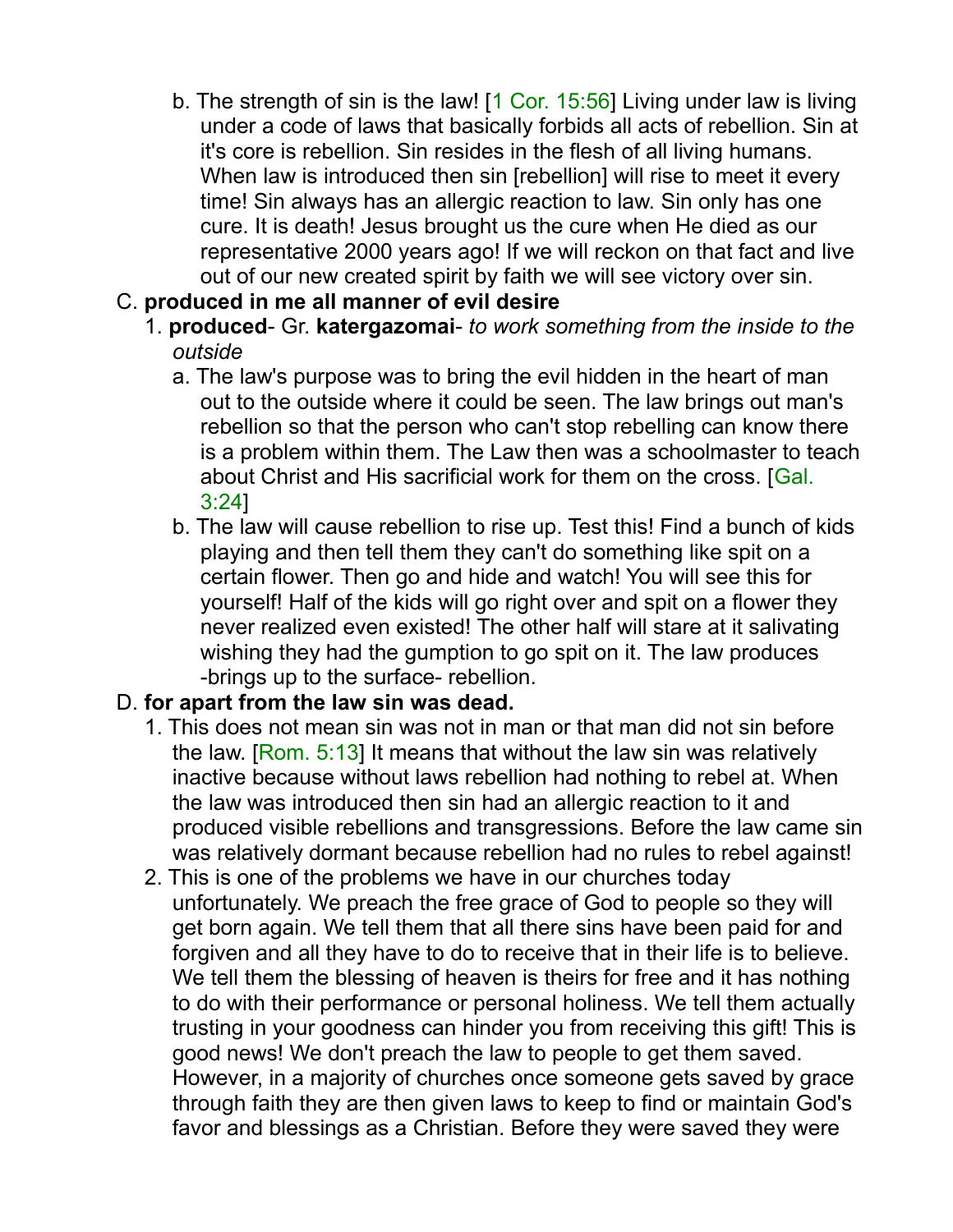not under the law, but after they get saved then well meaning pastors and fellow Christians put laws on them and they end up struggling much more with things they did not even struggle with as an unbeliever! The blessings and favor of God before salvation and after salvation are by the free grace of God through faith in the finished work of Jesus Christ! Trusting in our good works will be a hindrance to receiving them even after we are saved!

3. What set the sinner free was grace through faith. What will keep a Christian free is grace through faith. We are to continue living in Christ the same way we received Christ! [Col. 2:6]

#### 9. **I was alive once without the law, but when the commandment came, sin revived and I died.**

#### A. **I was alive once without the law**

- 1. This refers to the time before Paul took the yoke of the Torah at his bar mitzvah. When all children are born they are born with their spirit alive unto God. God is the Father of spirits. [Heb. 12:9] God does not make dead spirits! No! God is the author of life, not death. When God creates a spirit in a baby it is alive. It has to become dead later.
- 2. This does not mean that every baby does not have the principle of sin in them. The sin principle that came from Adam is passed from every father to their children both male and female. This sin principle is passed on through the blood. The blood comes from the father and not the mother. The blood of Jesus was from his Father and not tainted by his earthly mother. Acts says that the church was purchased by God's own blood! [Acts 20:28] Life is in the blood and the blood of man has been tainted with sin from Adam downward. [Lev. 17:11]
- 3. So a baby is born alive unto God in their spirit, but has sin in their members. Because the sin principle is in the body, it is a forgone conclusion that all people will and do sin. A baby is sinful from the beginning. They are selfish from the beginning. You don't have to teach a child to do wrong! A child will gravitate towards that right away because of sin in their members. However, until they reach the age of accountability it will not affect their spirit.
- 4. Children are alive in their spirits until the age of accountability. When they sin after that point their spirit dies and is cut off from God.
- 5. Children who die before the age of accountability [this age differs from person to person I believe] will go to heaven and not hell. That is why David said about his child who died after his sin to Bathsheba that he would go to be with him but he [the child] would not return to him [David]. [2 Sam. 12:23]

#### B. **But when the commandment came**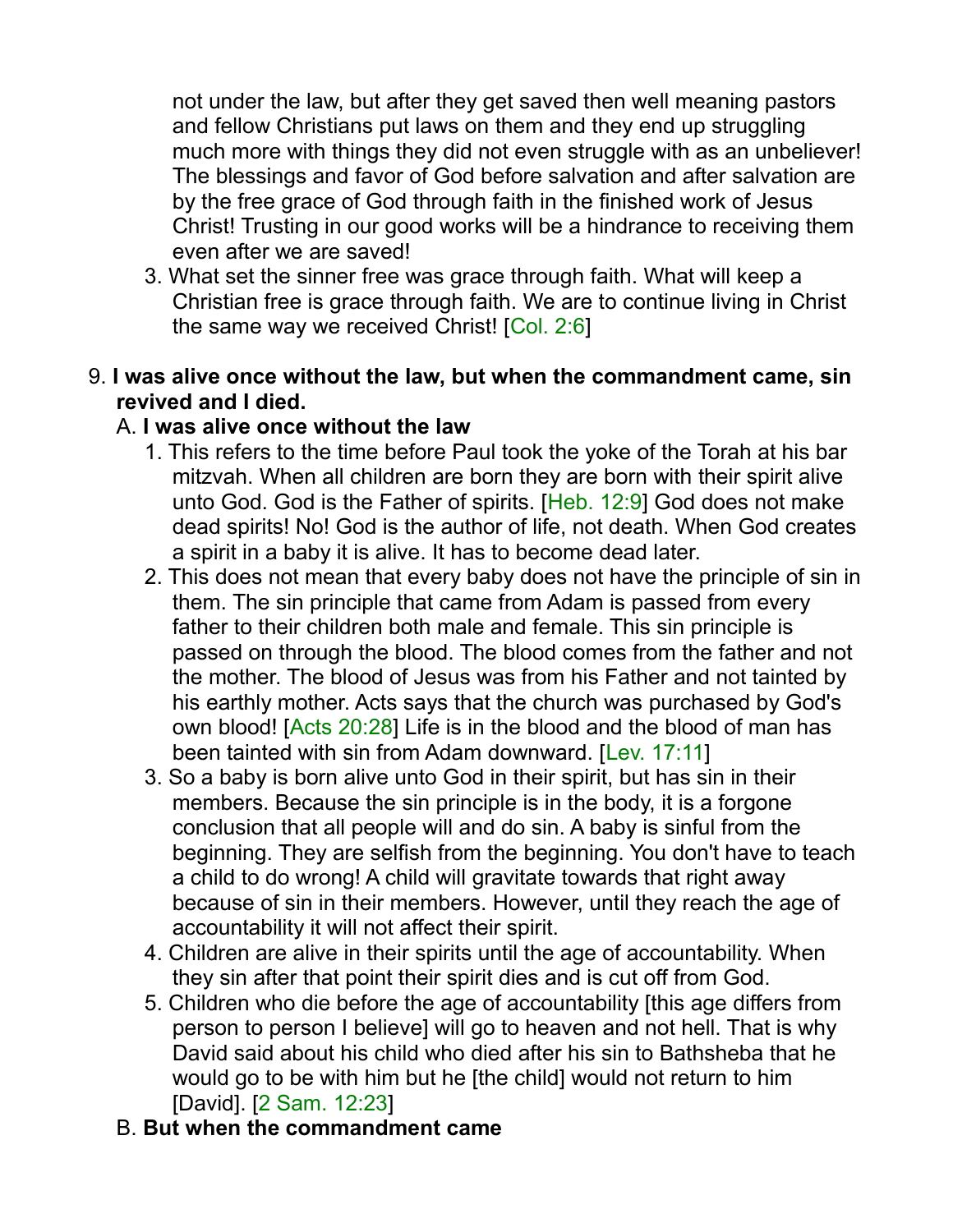- 1. That is when Saul of Tarsus took upon himself the yoke of the Torah and acknowledged right and wrong and his pledge to live by it. This was at the age of thirteen.
- 2. The singular commandment here is the command not to covet.

# C. **sin revived and I died**

# 1. **sin revived**

a. Sin was in the bodily members of Saul. When the Law was introduced to Saul then rebellion [sin] in his members came alive and then when Saul sinned he died. So every person inherits sin by birth but also becomes a sinner by choice! Both are true! We cannot blame Adam alone for our being cut off from God. We also made a choice to rebel against God just like Adam. Stop judging Adam! You are no different than him!

# 2. **and I died**

- a. How did Saul of Tarsus die? Did he die physically? Well no of course not, unless he died and then was raised from the dead! No, he did not die physically. If he did not die physically then how did he die?
- b. Saul died spiritually! His spirit that was alive at birth died and was cut off from God. If he would have died at that point he would have gone to hell and not Paradise.
- c. If Saul was born with a dead spirit cut off from God like many teach then how did he die after the commandment came because it would have already been dead?
- 10. **And the commandment, which** *was* **to** *bring* **life, I found to** *bring* **death.** A. **And the commandment, which was to bring life**
	- 1. **commandment** -Gr. **entole** *an order, command, charge, precept, injunction*
		- a. Paul uses the singular word commandment. He will show us which commandment killed him which was the tenth commandment- thou shalt not covet. This command he could not keep and he rebelled against it and was cut off spiritually from God.
		- b. The law could only bring out man's rebellion. The law was called a ministry of condemnation and death! [2 Cor. 3:7,9]

# 2. **which was to bring life**

a. The law is good and holy. That is why living under the law is so alluring to sinful man. They think that since the Law is good and holy, that it can make them good and holy and give them immortalityeternal life. This is what the religious Jews were seeking by keeping the law. [See Rom. 2:7] This never worked because of the sinful nature of man. The only thing the law could do was to reveal how bad and unholy they were! The law is a perfect standard and mirror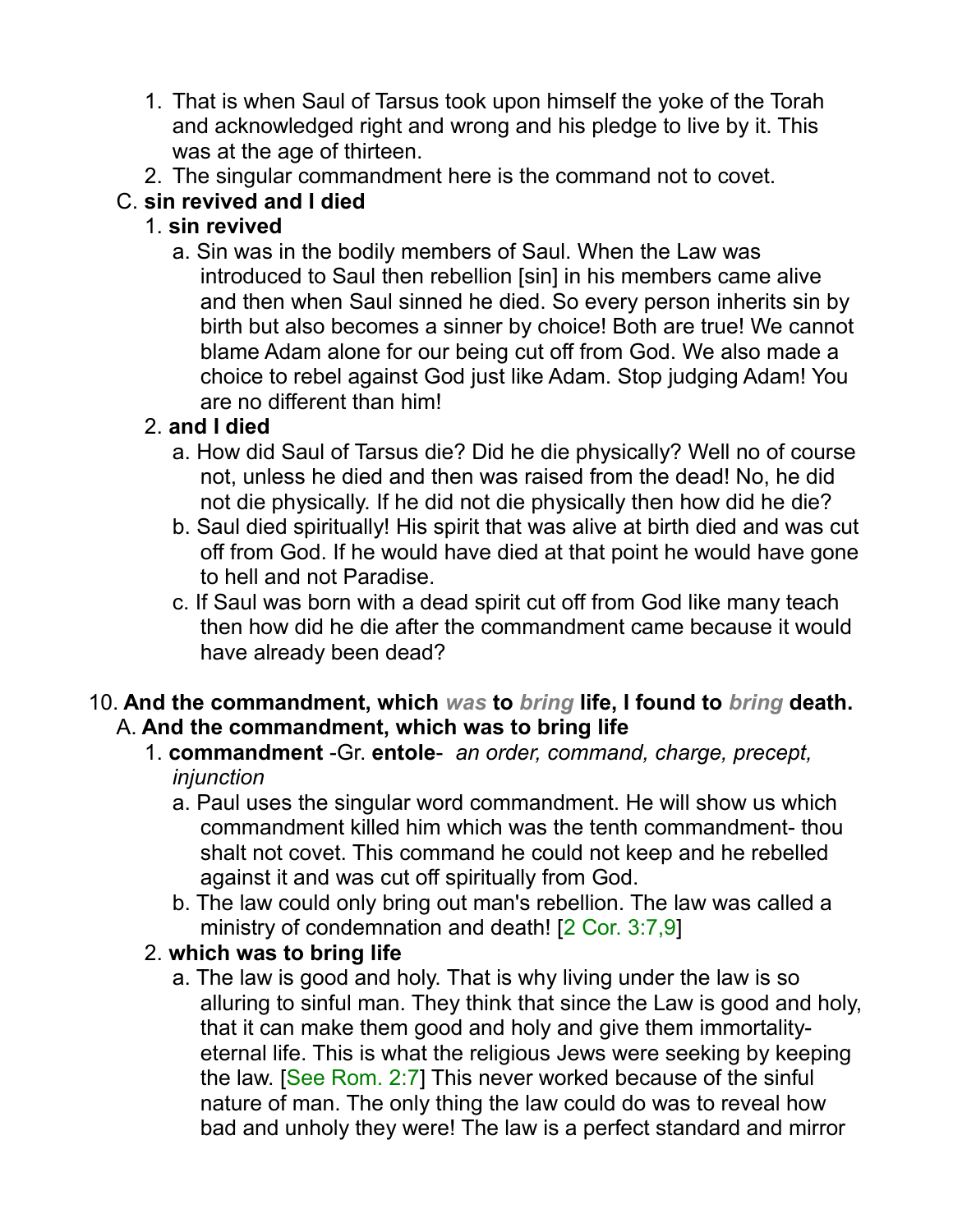of God's glory. In this mirror it can only show up what is already present. In the mirror of the law man could see God's glory but also their utter perversity and depravity! The Law could not help man be good and holy. The law offered no help in keeping it. The law must be kept by a persons inherent goodness and ability and sinful man could not offer either!

# B. **I found to bring death**

- 1. Does Paul refer here to his physical death?
- 2. Again if Saul of Tarsus was born dead unto God [dead spiritually] then how did the law bring death to him. He was not put to death physically. How do we know that? Because he was here writing the book of Romans. He was alive physically!
- 3. The commandment brought spiritual death to Saul of Tarsus. He became a sinner in his identity [his spirit] although he was already had sin in him by physical birth.
- 4. **found** Gr. **heurisko** *we get the English word eurika from this!* a. When we die we will be either be "found a dead sinner in Adam" or found "alive and righteous in Christ". [Phil. 3:9]
- 11. **For sin, taking occasion by the commandment, deceived me, and by it killed** *me.*
	- A. **occasion** Gr. **aphorme** *base of operations*. Sin will always use the law as a base of operations in the life of one that tries to use it go gain life.
	- B. **deceived** Gr. *seduce wholly: beguile, deceive.*
		- 1. Sin will completely deceive and hoodwink a religious person when they try to use the Law to gain acceptance with God. Religious people are the most deceived people on the planet while they point their fingers at all the "sinners" out there who they think are deceived. Jesus called religious people blind. [John 9:41]
		- 2. The Law is so appealing to the flesh. What is appealing to the flesh is achievement. The Law looks so promising at helping you get a leg up on everyone else with God if you can out perform others.
		- 3. The flesh looks at the Law and says, "I can do this!" However, soon it becomes very apparent that the flesh cannot do this! Ancient Israel said we can do this when God introduced the Law but soon found out they could not even keep the first commandment and made a molten calf!
		- 4. The Law promises life if you can keep it completely and consistently. [Rom. 10:5] However if you break even one command you have broken all of it. [James 2:10] The flesh is deceived into thinking it can keep the law but it's own goodness.

# C. **and by it killed me**

1. Notice the words Paul uses about his prior life as a religious Jew. He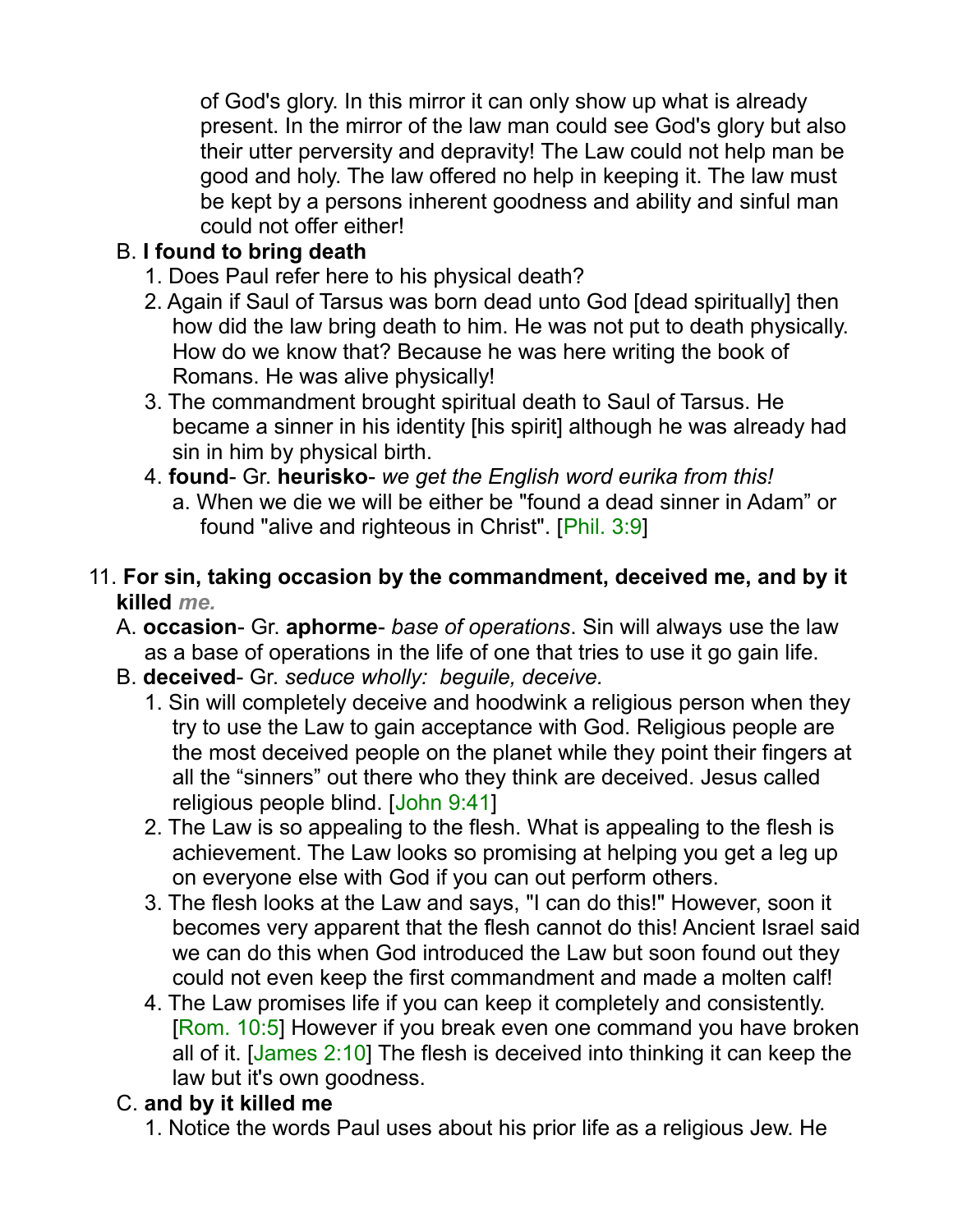said when the commandment came he **DIED**. He then said that he found that the law brought **DEATH**. Here he said a third time that it **KILLED** him.

2. Is Paul using these terms figuratively? I think not. If he is using them literally then we know he can't mean it killed him physically because he was writing this letter to them in a physical body. If this is literal, then how did he die? He died spiritually! If he died spiritually when the Law was introduced to him, then he must have been alive before he died. Is that too simple? What does this mean? It means that before the Law was introduced to Saul of Tarsus his spirit was alive unto God and when he sinned after the Law was introduced to him his spirit died and was separated from God.

#### 12. **Therefore the law** *is* **holy, and the commandment holy and just and good.**

### A. **The Law is holy**

- 1. Some are teaching that God's law is not holy.
- B. **and the commandment holy and good**
	- 1. **commandment** Paul is referring to the commandment- "thou shalt not covet". This is the command that killed him. That commandment is a holy and good. It is not evil and bad as some grace preachers today would tell you. It is holy and good but how this command is to be fulfilled is what is vital. If it is attempted to be kept by soul power then it will kill you! If you fulfill it by faith in Christ having fulfilled it and the power of the Holy Spirit living love out through you then it can be kept.
	- **2. good** Gr. **agathos** *intrinsic good, divine good as opposed to kalosoutwardly good.*

#### C. **The Law is good if it is lawfully used!** [1 Tim. 1:8]

- 1. Notice Paul in the above verse says the Law is good if it is used lawfully. This means that there is a lawful use of the Law and an unlawful use in God's eyes!
- 2. First the Law was not made for a righteous person. It was made for sinners! [1 Tim. 1:9] This means the law is not for saved people! It is for the unsaved! We get it backwards. We preach grace to the sinners and law to the saints! Now it is good to preach grace to both but one must realize they are a sinner before they can be saved by grace. If someone refuses to believe they are a sinner, then use the standard of the law against their life and they will soon see their need of a Savior!
- 3. The Law was made to show sinners their true sinful nature and to teach about the Savior Jesus Christ and lead people to Him. [Rom. 3:10; Gal. 3:24-25]
- 4. Any other use of the Law than this is **UNLAWFUL** in God's eyes and will